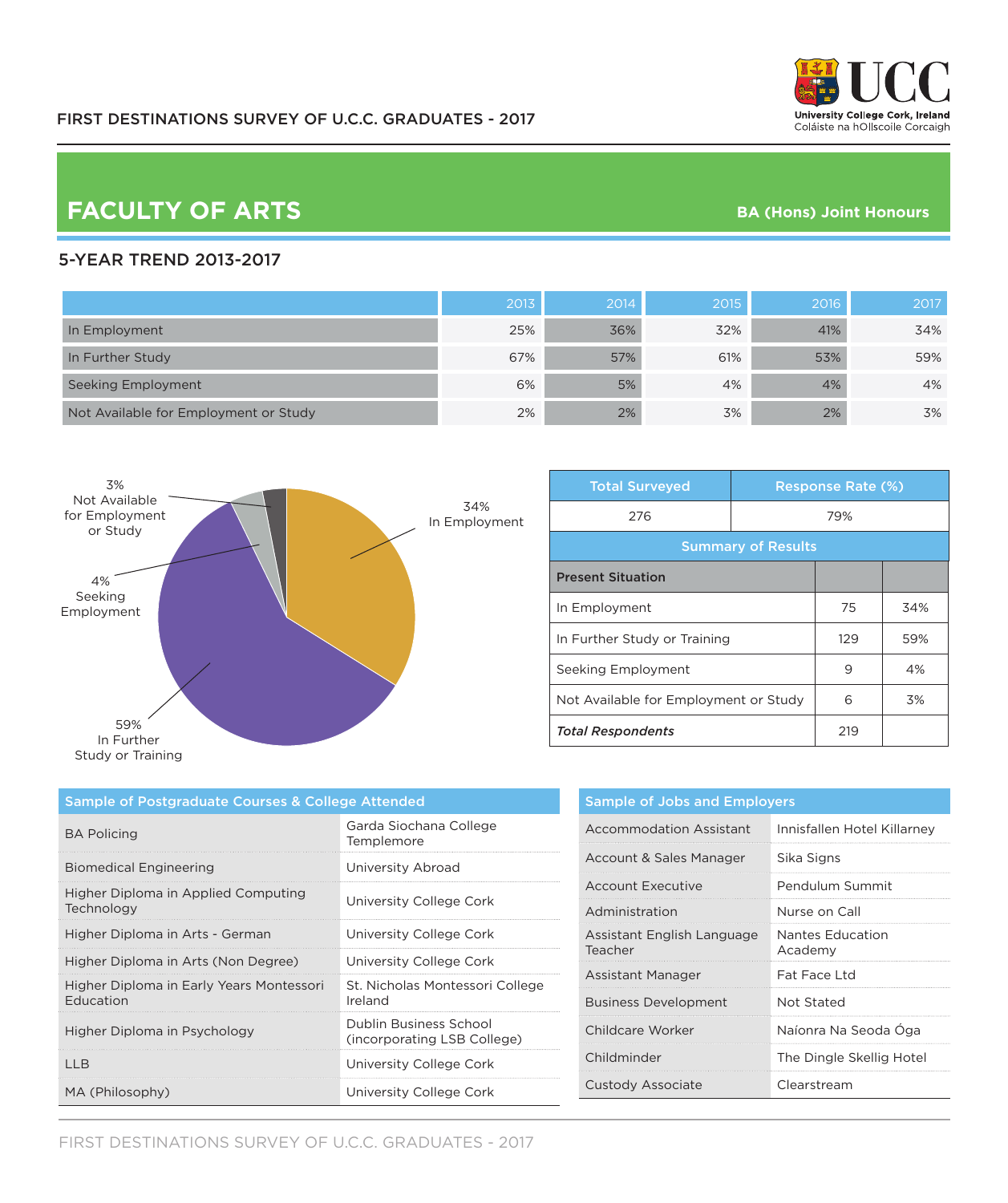

| <b>University College Cork, Ireland</b><br>Coláiste na hOllscoile Corcaigh |  |
|----------------------------------------------------------------------------|--|

| Sample of Postgraduate Courses & College Attended                            |                                                         |  |  |
|------------------------------------------------------------------------------|---------------------------------------------------------|--|--|
| MA Archaeological Excavation                                                 | University College Cork                                 |  |  |
| MA Digital Arts and Humanities                                               | University College Cork                                 |  |  |
| MA Drama & Theatre                                                           | National University of Ireland<br>Galway                |  |  |
| <b>MA Education</b>                                                          | St. Patrick's College Pontifical<br>University Maynooth |  |  |
| MA English - Modernities: American and<br><b>British Literature and Film</b> | University College Cork                                 |  |  |
| MA English (Irish Writing and Film)                                          | University College Cork                                 |  |  |
| MA English Literature                                                        | University Abroad                                       |  |  |
| <b>MA History</b>                                                            | University College Cork                                 |  |  |
| MA Human Osteoarchaeology                                                    | University College Cork                                 |  |  |
| <b>MA International Relations</b>                                            | University College Cork                                 |  |  |
| MA Languages and Cultures                                                    | University College Cork                                 |  |  |
| MA Management & Business                                                     | University of Limerick                                  |  |  |
| <b>MA Philosophy</b>                                                         | University College Cork                                 |  |  |
| <b>MA Politics</b>                                                           | University College Cork                                 |  |  |
| MA Teaching Chinese to Speakers of<br>Other Languages                        | University College Cork                                 |  |  |
| MA The Irish Revolution (1912 - 1923)                                        | University College Cork                                 |  |  |
| Master of Education Through Irish                                            | National University of Ireland<br>Galway                |  |  |
| Master of Research                                                           | University College Cork                                 |  |  |
| MGO, Máistir Ghairmiúil san Oideachas                                        | National University of Ireland<br>Galway                |  |  |
| MPhil in Anglo-Saxon, Norse and Celtic                                       | University Abroad                                       |  |  |
| MPlan                                                                        | University College Cork                                 |  |  |
| <b>MPlan (Planning and Sustainable</b><br>Development)                       | University College Cork                                 |  |  |
| <b>MSc Business Economics</b>                                                | University College Cork                                 |  |  |
| <b>MSc Electronic Business</b>                                               | University College Cork                                 |  |  |
| <b>MSc Financial Economics</b>                                               | University College Cork                                 |  |  |

### Sample of Jobs and Employers

| Director                                           | PMP Barry Newsagent                            |
|----------------------------------------------------|------------------------------------------------|
| English Language Teacher                           | Alpha English School                           |
| English Language Teacher                           | Cork English Academy                           |
| Farmer                                             | Ltla Farm Ltd.                                 |
| Garda                                              | An Garda Síochána                              |
| <b>Healthcare Advisor</b>                          | Boots                                          |
| HR                                                 | Danone                                         |
| Korean Language Liaison &<br>Administrator         | <b>Irish Formation</b>                         |
| Language Assistant                                 | I.E.S Gonzalo De Berceo                        |
| Marketing Intern                                   | Flúirse Ltd                                    |
| Office Administrator                               | Cork Taxi Co-Op                                |
| Personal Lines Underwriter                         | Aviva                                          |
| <b>Recruitment Officer</b>                         | Oxford Global Resources                        |
| Recruitment Resources                              | Zero Executive<br>Recruitment                  |
| <b>Residential Sales Advisor</b>                   | Bord Gáis Energy                               |
| Teacher                                            | Department of Education                        |
| Teacher                                            | Donegal Education and<br><b>Training Board</b> |
| Teacher                                            | Government Programme                           |
| Teacher                                            | SLP College Republic of<br>South Korea         |
| Technical Writer /<br><b>Information Developer</b> | Johnson Controls                               |
| Teller                                             | Dungarvan Credit Union                         |
| Trainee Accountant                                 | KPMG                                           |
| <b>Transfer Agent</b>                              | <b>State Street Corporation</b>                |
| Writer                                             | Ubiqus Ireland Limited                         |